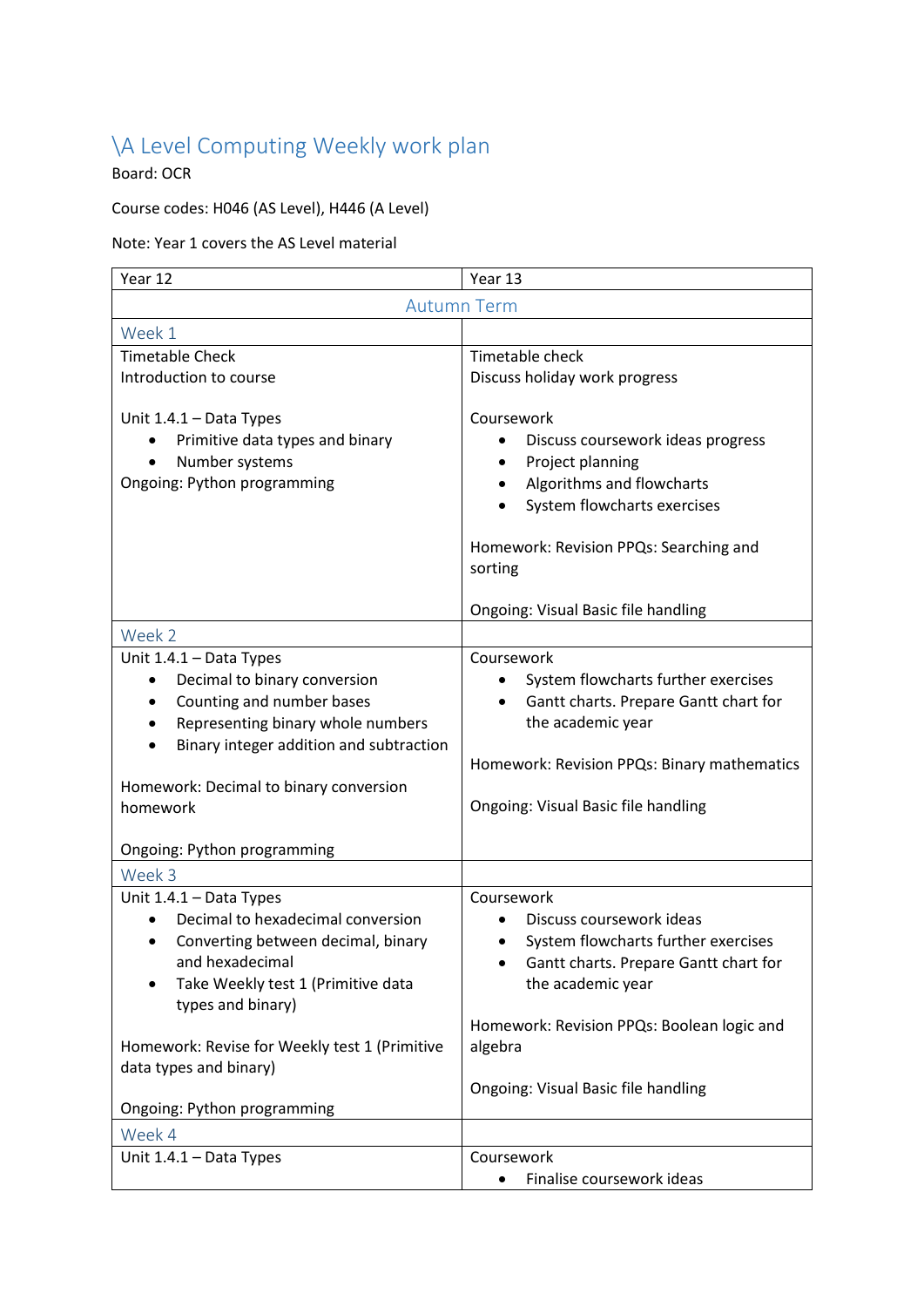| Discuss 1 (Primitive data types and<br>$\bullet$<br>binary)<br>Representing binary real numbers<br>$\bullet$<br>Floating point arithmetic<br>$\bullet$<br>Bitwise manipulation of binary values<br>Homework: 'Floating point arithmetic' quiz on<br>Schoology                                                                                                               | Gantt charts. Prepare Gantt chart for<br>$\bullet$<br>the chosen coursework idea<br><b>Critical Path Analysis</b><br>Homework: Revision PPQs: Bubble and<br>insertion sorts<br>Ongoing: Visual Basic file handling                                                                                     |
|-----------------------------------------------------------------------------------------------------------------------------------------------------------------------------------------------------------------------------------------------------------------------------------------------------------------------------------------------------------------------------|--------------------------------------------------------------------------------------------------------------------------------------------------------------------------------------------------------------------------------------------------------------------------------------------------------|
| Ongoing: Python programming                                                                                                                                                                                                                                                                                                                                                 |                                                                                                                                                                                                                                                                                                        |
| Week 5                                                                                                                                                                                                                                                                                                                                                                      |                                                                                                                                                                                                                                                                                                        |
| Unit 1.4.1 - Data Types<br>Bitwise manipulation of binary values<br><b>ASCII and Unicode</b><br>'Decimal, Binary and Hex' Weekly test<br>Unit 1.4.2 - Data Structures<br>Data Structures<br>$\bullet$<br>Computing Example Applications app:<br><b>Binary Trees</b><br>$\circ$<br>Start the 'Traversing Trees' assignment.<br>Homework: Revise for the 'Decimal, Binary and | Unit 1.4.2 - Data Structures<br>Graphs<br>Coursework<br><b>Discuss Coursework Analysis</b><br><b>Start Coursework Analysis</b><br>$\bullet$<br>Homework: Revision PPQs: Little Man<br>Computer<br>Searching and Sorting PPQ answers<br>$\bullet$<br><b>Binary Mathematics PPQ answers</b><br>$\bullet$ |
| Hex' Weekly test                                                                                                                                                                                                                                                                                                                                                            | Ongoing: Coursework analysis                                                                                                                                                                                                                                                                           |
| Ongoing: Python programming                                                                                                                                                                                                                                                                                                                                                 |                                                                                                                                                                                                                                                                                                        |
| Week 6                                                                                                                                                                                                                                                                                                                                                                      |                                                                                                                                                                                                                                                                                                        |
| Unit 1.4.1 - Data Types<br>Discussion: 'Decimal, binary and hex'<br>$\bullet$<br>weekly quiz.                                                                                                                                                                                                                                                                               | Unit 1.4.2 - Data Structures<br><b>Trees revisited</b><br><b>Hash Tables</b>                                                                                                                                                                                                                           |
| Unit 1.4.2 - Data Structures<br>Complete and discuss the 'Traversing<br>$\bullet$<br>Trees' assignment.<br>Computing Example Applications app:<br>Queue<br>$\circ$<br><b>Stack</b><br>$\Omega$<br><b>Binary Tree</b><br>O<br><b>Linked List</b><br>$\circ$<br>Start the 'Data Structures' assignment.<br>Ongoing: Python programming                                        | Coursework<br><b>Coursework Analysis</b><br>Homework: Revision PPQs: CPU Architecture<br>Boolean Logic and Algebra PPQ<br>$\bullet$<br>answers<br>Bubble and Insertion Sorts PPQ<br>answers<br>Ongoing: Coursework analysis                                                                            |
| Homework: Complete the 'Data Structures'<br>assignment.                                                                                                                                                                                                                                                                                                                     |                                                                                                                                                                                                                                                                                                        |
| Week 7                                                                                                                                                                                                                                                                                                                                                                      |                                                                                                                                                                                                                                                                                                        |
| Unit 1.4.2 - Data Structures<br>Take the 'Weekly test 4' assignment.                                                                                                                                                                                                                                                                                                        | Unit 1.4.2 - Data Structures<br>RPN - Infix Conversion<br><b>Traversing Trees</b>                                                                                                                                                                                                                      |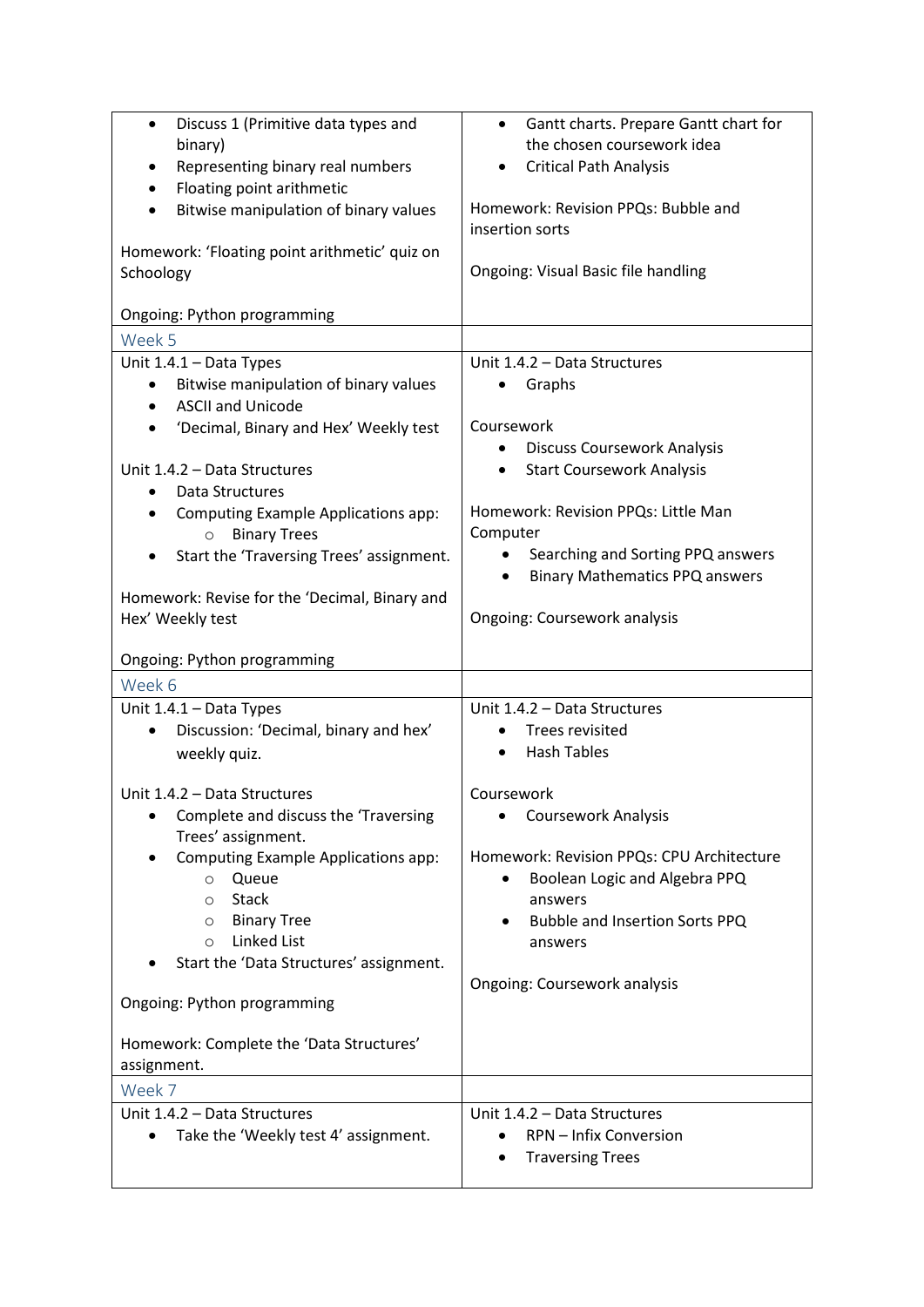| Discuss the 'Data Structures'<br>$\bullet$         | Coursework                                     |
|----------------------------------------------------|------------------------------------------------|
| assignment.                                        | <b>Coursework Analysis</b>                     |
|                                                    |                                                |
| Unit 1.4.3 - Boolean Logic                         | Homework: Revision PPQs: Operating Systems     |
| Defining problems using Boolean logic              | and Peripherals                                |
| Logic gates: theory, assignment and<br>$\bullet$   | Little Man Computer PPQ answers                |
| building in simulator.io                           | CPU architecture PPQ answers                   |
|                                                    |                                                |
| Ongoing: Python programming                        | Ongoing: Coursework analysis                   |
| Homework: Revise for the 'Weekly test 4'           |                                                |
| assignment.                                        |                                                |
|                                                    | Half term                                      |
| Week 8                                             |                                                |
| Unit 1.4.2 - Data Structures                       | Unit 1.4.3 - Boolean Logic                     |
| Discuss the 'Weekly test 4' assignment.            | <b>Half and Full Adders</b>                    |
|                                                    | <b>Flip Flops</b><br>$\bullet$                 |
| Unit 1.4.3 - Boolean Logic                         | Adding circuit challenge                       |
| Defining problems using Boolean                    |                                                |
| algebra: discussion and assignment.                | Coursework                                     |
|                                                    | Discuss coursework Analysis                    |
| Ongoing: Python programming                        |                                                |
|                                                    | Ongoing: Coursework design                     |
| Homework: 'Boolean logic questions'                |                                                |
| assignment.                                        | Homework: Revision PPQs: Input, Output and     |
|                                                    | Storage devices                                |
|                                                    | <b>Operating Systems and Peripherals</b>       |
|                                                    | PPQ answers                                    |
| Week 9                                             |                                                |
| Unit 1.4.3 - Boolean Logic                         | Unit 1.4.3 - Boolean Logic                     |
| Karnaugh Maps: discussion, simplifying             | Adder Karnaugh Maps                            |
| expressions with and assignments.                  | <b>Boolean simplification</b>                  |
|                                                    |                                                |
| Ongoing: Python programming                        | <b>Ongoing: Coursework</b>                     |
|                                                    |                                                |
| Homework: 'Logic Gate homework' assignment.        | Homework: Revise for sitting AS Level Paper 1. |
| Week 10                                            |                                                |
| Unit 1.1.1 - CPU Architecture                      | Unit 1.1.2 - Types of Processor                |
| CPU Architecture: discussion and open<br>$\bullet$ | GPUs.                                          |
| book test.                                         |                                                |
|                                                    | Unit 1.2.2 - Applications Generation           |
| Ongoing: Python programming                        | Translators, Linkers and Loaders.              |
|                                                    | <b>Math Parser questions</b>                   |
| Homework: 'Processor Acronym' quiz.                |                                                |
|                                                    | <b>Ongoing: Coursework</b>                     |
|                                                    | Homework: 'Lexical Analysis questions' quiz.   |
| Week 11                                            |                                                |
| Unit 1.1.1 - CPU Architecture                      | Unit 1.2.2 - Applications Generation           |
|                                                    |                                                |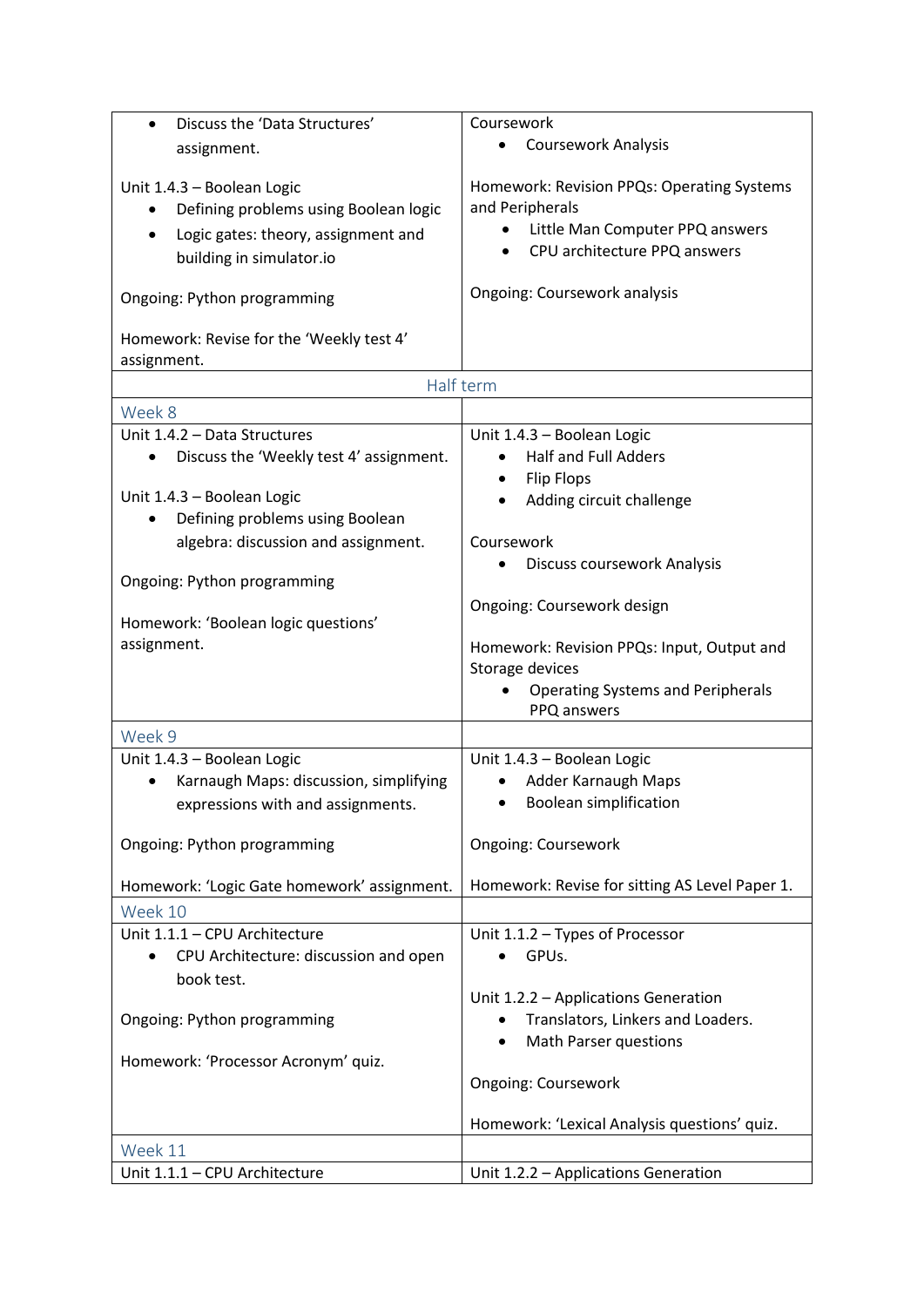| Factors affecting performance:                                          | Compiler reinforcement                      |
|-------------------------------------------------------------------------|---------------------------------------------|
| discussion and open book test.                                          | 'Compiler questions' assignment             |
| Further architecture: discussion and                                    |                                             |
| questions.                                                              | <b>Ongoing: Coursework</b>                  |
| CPU and FDE test.                                                       | Homework: Complete the 'Compiler questions' |
|                                                                         | assignment.                                 |
| Ongoing: Python programming                                             |                                             |
| Homework: Revise for CPU and FDE test.                                  |                                             |
| Week 12                                                                 |                                             |
| Unit 1.1.1 - CPU Architecture                                           | Unit 1.2.3 - Software development           |
| Little Man Computer: tutorial and                                       | The System Life Cycle                       |
| online tasks.                                                           | System Life Cycle methods                   |
|                                                                         |                                             |
| Ongoing: Python programming                                             | <b>Ongoing: Coursework</b>                  |
| Homework: 'LMC questions' assignment.                                   | Homework: Complete the 'Design              |
|                                                                         | Methodologies questions' assignment.        |
| Week 13                                                                 |                                             |
| Unit 1.1.3 - Hardware                                                   | Unit 1.2.4 - Types of programming language  |
| Input, output and storage devices self-<br>$\bullet$                    | <b>Procedural Languages</b>                 |
| directed study, quiz and discussion.                                    | <b>Assembly Languages</b>                   |
| 'Memory and backing store exam-style                                    | Modes of addressing memory                  |
| questions' quiz.                                                        |                                             |
|                                                                         | <b>Ongoing: Coursework</b>                  |
| Ongoing: Python programming                                             | Homework: Complete the 'Addressing Modes    |
|                                                                         | homework' assignment.                       |
| Homework: 'CPU, input and output devices<br>exam-style questions' quiz. |                                             |
|                                                                         |                                             |
| Week 14                                                                 |                                             |
| Catch-up                                                                | Catch-up                                    |
|                                                                         |                                             |

| <b>Spring Term</b>                                                                                                                                                                                                                                                           |                                                                                                                                                                                                     |
|------------------------------------------------------------------------------------------------------------------------------------------------------------------------------------------------------------------------------------------------------------------------------|-----------------------------------------------------------------------------------------------------------------------------------------------------------------------------------------------------|
| Week 1                                                                                                                                                                                                                                                                       |                                                                                                                                                                                                     |
| Unit 1.2.1 - Operating Systems<br>Operating Systems self-directed study<br>and discussion.<br><b>Memory Management self-directed</b><br>study, discussion and quiz.<br>Memory Management exam-style<br>$\bullet$<br>questions and discussion.<br>Ongoing: Python programming | Unit 1.2.4 – Object Oriented Programming<br>Theory.<br>OOP Exercise 1.<br>OOP Exercise 2.<br>OOP Exercise 3.<br><b>Ongoing: Coursework</b><br>Homework: Ensure the exercises above are<br>finished. |
| Homework: 'Operating Systems' quiz.                                                                                                                                                                                                                                          |                                                                                                                                                                                                     |
| Week 2                                                                                                                                                                                                                                                                       |                                                                                                                                                                                                     |
| Unit 1.2.1 - Operating Systems                                                                                                                                                                                                                                               | Unit 1.2.4 – Object Oriented Programming                                                                                                                                                            |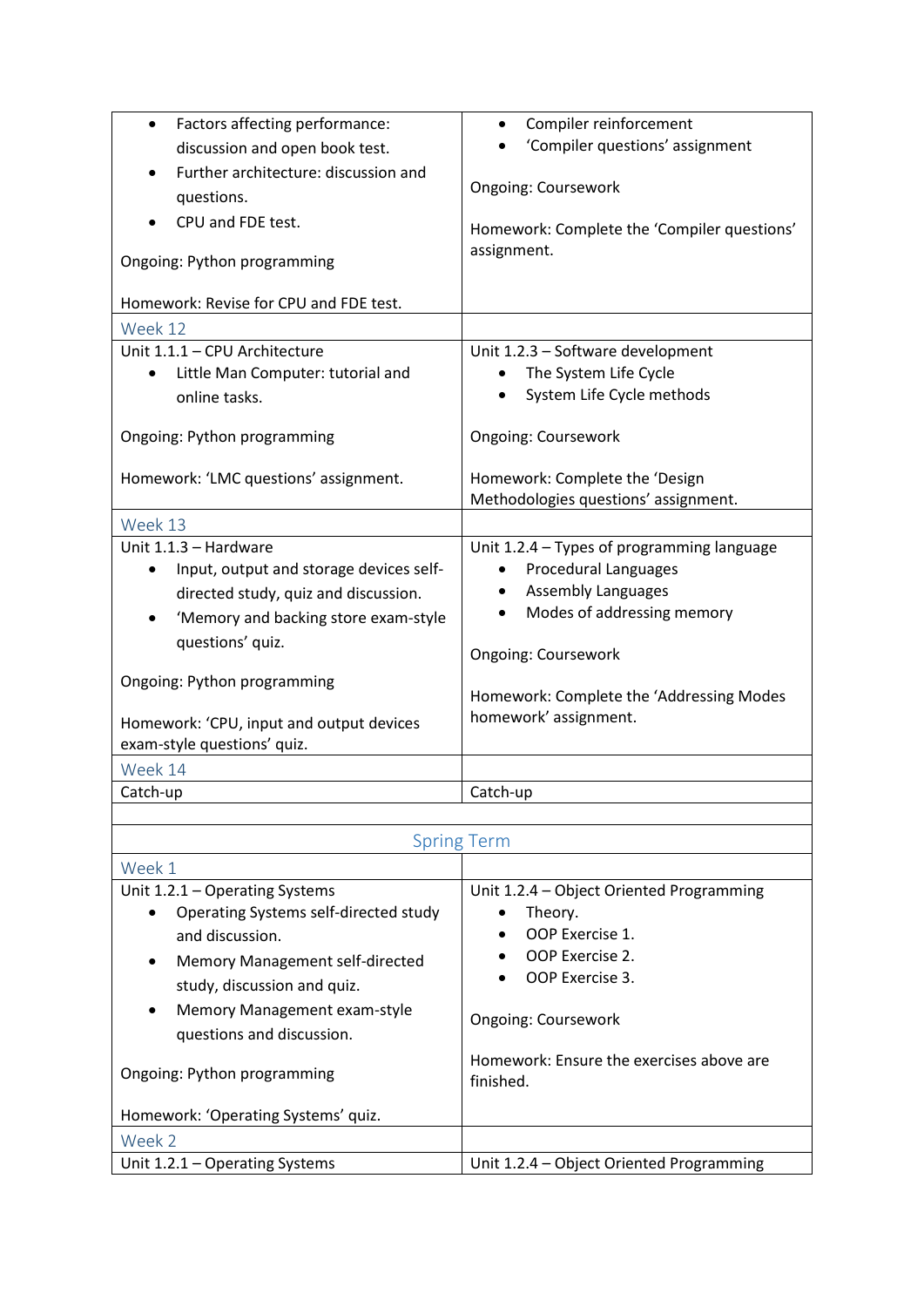| Interrupts discussion.<br>$\bullet$                  | OOP Exercise 4.                                                                      |
|------------------------------------------------------|--------------------------------------------------------------------------------------|
| Scheduling discussion.                               | OOP Exercise 5.                                                                      |
| Virtual Memory, Interrupts and                       | OOP Exercise 6.                                                                      |
| Scheduling questions and discussion.                 |                                                                                      |
|                                                      | <b>Ongoing: Coursework</b>                                                           |
| Ongoing: Python programming                          | Homework: Ensure the exercises above are                                             |
|                                                      | finished.                                                                            |
| Homework: 'Operating Systems' quiz.                  |                                                                                      |
| Week 3                                               |                                                                                      |
| Unit 1.2.2 - Software                                | Unit 1.2.4 - Object Oriented Programming                                             |
| Applications discussion.<br>$\bullet$                | OOP Exercise 7.<br>Observe and discuss how Visual Basic                              |
| Utilities discussion.                                |                                                                                      |
| Open and Closed source software and                  | handles Linking library routines.<br>Observe and discuss how Visual Basic            |
| discussion.                                          | $\bullet$<br>handles Loading library routines.                                       |
| BIOS and Open and Closed source<br>$\bullet$         |                                                                                      |
| software questions and answers.                      | Discuss the differences between Linking<br>$\bullet$<br>and Loading in Visual Basic. |
|                                                      | OOP Exercise 8.                                                                      |
| Ongoing: Python programming                          |                                                                                      |
| Homework: 'Software' quiz.                           | <b>Ongoing: Coursework</b>                                                           |
|                                                      |                                                                                      |
|                                                      | Homework: Ensure the exercises above are                                             |
|                                                      | finished.                                                                            |
| Week 4                                               |                                                                                      |
| Unit 1.2.2 - Software                                | Unit 1.3.1 - Compression, Encoding and                                               |
| The function and purpose of translators<br>$\bullet$ | Hashing                                                                              |
| discussion.                                          | Compression, Encoding and Hashing<br>theory.                                         |
| Utilities discussion.<br>$\bullet$                   |                                                                                      |
| Open and Closed source software and<br>$\bullet$     | Unit 1.3.2 Networks                                                                  |
| discussion.                                          | Network security and threats, use of                                                 |
| BIOS and Open and Closed source                      | firewalls, proxies and encryption.                                                   |
| software questions and answers.                      | Network hardware.                                                                    |
|                                                      |                                                                                      |
| Ongoing: Python programming                          | Unit 1.3.4 - Web Technologies<br>Web Technologies theory.                            |
| Homework: 'Translators worksheet'                    | Discuss the 'Understanding web                                                       |
| assignment.                                          | technologies setup' document and                                                     |
|                                                      | ensure devices are ready for the Web                                                 |
|                                                      | technologies quizzes.                                                                |
|                                                      |                                                                                      |
|                                                      | Ongoing: Coursework                                                                  |
|                                                      |                                                                                      |
|                                                      | Homework: 'Compression, encoding and<br>hashing test' quiz.                          |
| Week 5                                               |                                                                                      |
| Unit 1.2.2 - Software                                | Unit 1.3.4 - Web Technologies                                                        |
| 'Translators worksheet' assignment<br>$\bullet$      | Complete Web technologies quizzes 1-                                                 |
| discussion.                                          | 6.                                                                                   |
|                                                      |                                                                                      |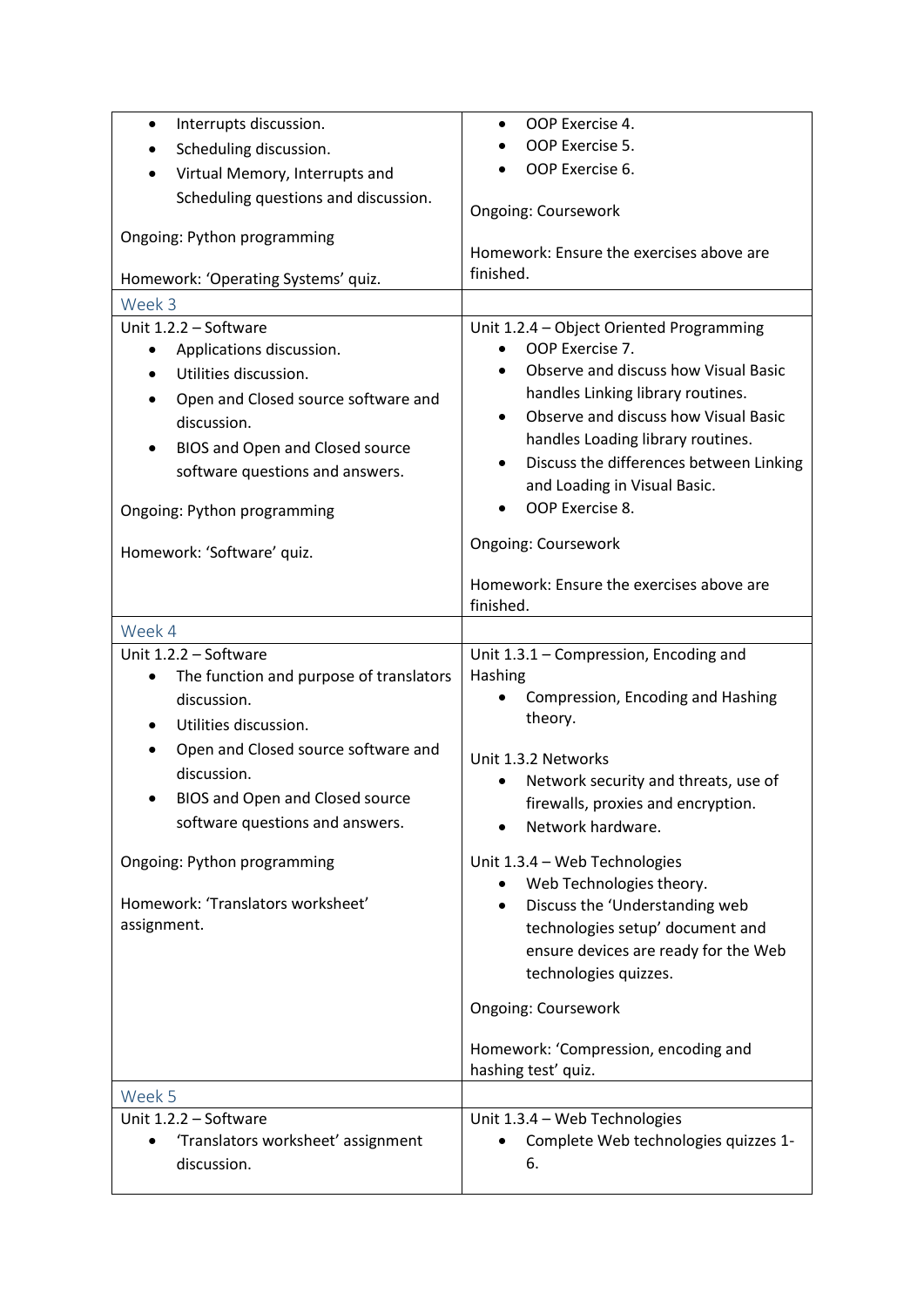| Unit 1.2.3 - Software                                                                                                                                                                                                                                                               | Ongoing: Coursework                                                                                                                                                                                                                                                                                                                                                                               |
|-------------------------------------------------------------------------------------------------------------------------------------------------------------------------------------------------------------------------------------------------------------------------------------|---------------------------------------------------------------------------------------------------------------------------------------------------------------------------------------------------------------------------------------------------------------------------------------------------------------------------------------------------------------------------------------------------|
| Life cycle methodologies discussion.                                                                                                                                                                                                                                                |                                                                                                                                                                                                                                                                                                                                                                                                   |
| Ongoing: Python programming                                                                                                                                                                                                                                                         | Homework: Complete the 'SQL Research' and<br>'Bitesize SQL revision/exercises' in preparation<br>for next week's work.                                                                                                                                                                                                                                                                            |
| Homework: Complete the 'BIOS and Open and<br>Closed source software questions and answers'<br>assignment.                                                                                                                                                                           |                                                                                                                                                                                                                                                                                                                                                                                                   |
| Week 6                                                                                                                                                                                                                                                                              |                                                                                                                                                                                                                                                                                                                                                                                                   |
| Unit $1.3.1 -$ Databases<br>Take the 'Database terminology' quiz.<br>$\bullet$<br>Discussion: Databases.<br>$\bullet$<br>Research and discussion: Database<br>types.                                                                                                                | Unit 1.3.4 - Web Technologies<br>Complete php Practice and Web<br>technologies assignments 7-12.<br><b>HAND IN COURSEWORK</b>                                                                                                                                                                                                                                                                     |
| Ongoing: Python programming                                                                                                                                                                                                                                                         | Homework: Complete the 'SQL web technology<br>and legislation' assignment.                                                                                                                                                                                                                                                                                                                        |
| Homework: Complete the 'Database GCSE<br>exam questions' quiz.                                                                                                                                                                                                                      |                                                                                                                                                                                                                                                                                                                                                                                                   |
|                                                                                                                                                                                                                                                                                     | Half term                                                                                                                                                                                                                                                                                                                                                                                         |
| Week 7                                                                                                                                                                                                                                                                              |                                                                                                                                                                                                                                                                                                                                                                                                   |
| Unit $1.3.1 -$ Databases<br>Discussion: Entity-Relationship<br>$\bullet$<br>modelling<br>Discussion and exercise: First Normal<br>Form.<br>Discussion and exercise: Second<br>Normal Form.<br>Ongoing: Python programming<br>Homework: Complete the 'E-R assessment'<br>assignment. | Unit 2.1.1 - Programming Techniques<br>Iteration and Recursion theory.<br>Code a factorial generation algorithm<br>$\bullet$<br>iteratively using Python.<br>Code a factorial generation algorithm<br>$\bullet$<br>recursively using Python.<br>Compare and discuss different<br>solutions.<br>Discuss use of recursion in previously<br>covered material.<br>Ongoing: revision coding exercises. |
|                                                                                                                                                                                                                                                                                     | Homework: Complete the 'Recursion PPQs'<br>assignment.                                                                                                                                                                                                                                                                                                                                            |
| Week 8                                                                                                                                                                                                                                                                              |                                                                                                                                                                                                                                                                                                                                                                                                   |
| Unit 1.3.1 - Databases<br>Discuss the 'E-R assessment'<br>$\bullet$<br>assignment.<br>Discussion and exercise: Third Normal<br>Form.<br><b>Study and discuss Microsoft Access</b><br>'3NF Example database'.<br>Ongoing: Python programming                                         | Unit 2.1.5 - Thinking Concurrently<br>Concurrent Thinking theory.<br><b>Complete Concurrent Thinking</b><br>exercises 1-5.<br>Ongoing: revision coding exercises.<br>Homework: Complete the exercises above.                                                                                                                                                                                      |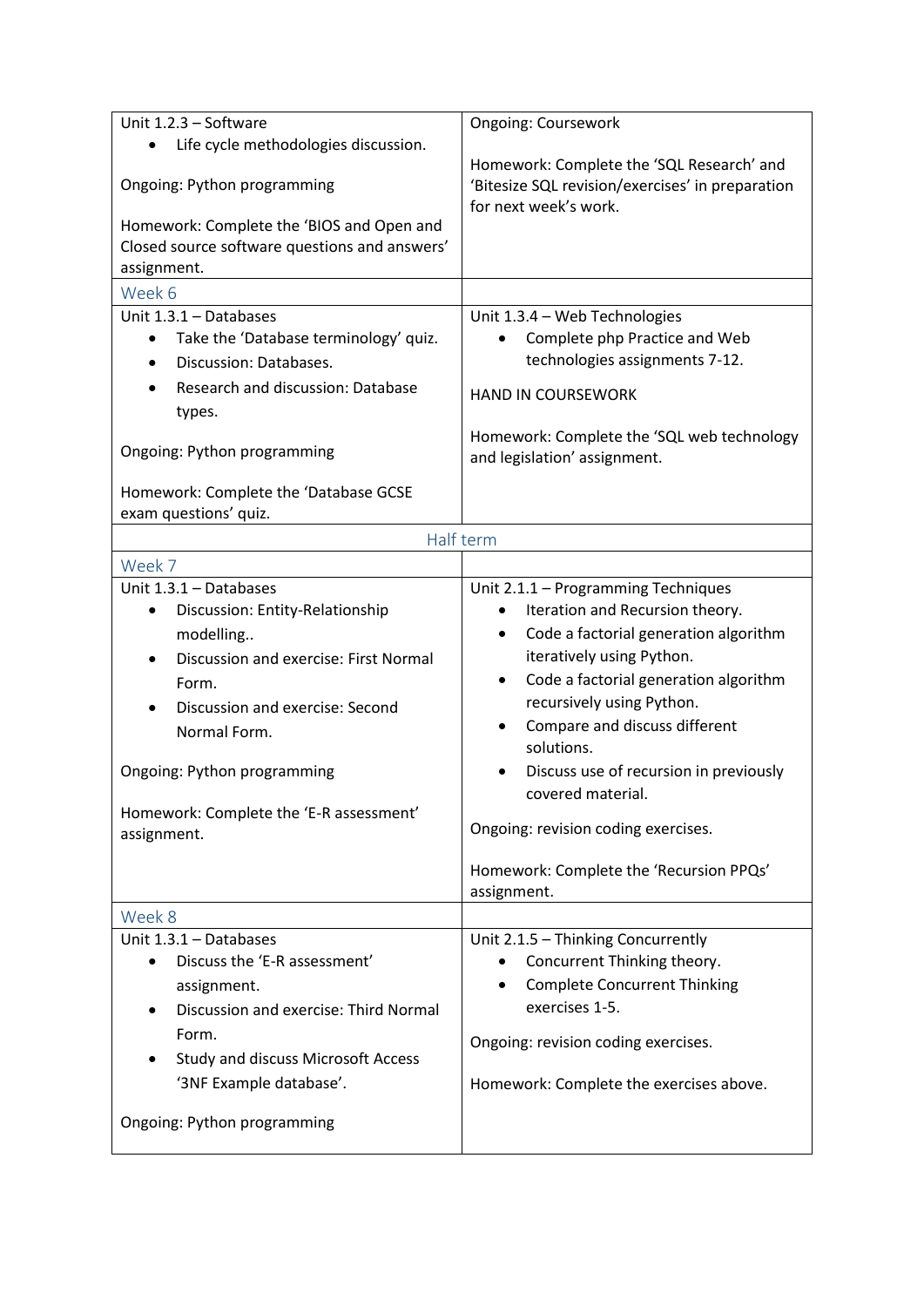| Homework: Complete the 'Data Normalisation<br>further practice' assignment.                                                                                                                                                                                                                                                                                                                                                     |                                                                                                                                                                                                                                                                                             |
|---------------------------------------------------------------------------------------------------------------------------------------------------------------------------------------------------------------------------------------------------------------------------------------------------------------------------------------------------------------------------------------------------------------------------------|---------------------------------------------------------------------------------------------------------------------------------------------------------------------------------------------------------------------------------------------------------------------------------------------|
| Week 9                                                                                                                                                                                                                                                                                                                                                                                                                          |                                                                                                                                                                                                                                                                                             |
| Unit 1.3.1 - Databases<br>Discuss the 'Data Normalisation further<br>practice' assignment.<br>Create a Microsoft Access database<br>using the 'Data Normalisation'<br>worksheet.<br>Create a Microsoft Access database<br>using the 'Data Normalisation further<br>practice' assignment.<br>Ongoing: Python programming<br>Homework: Complete the 'Databases online                                                             | Unit 2.2 - Computational Methods<br><b>Computational Methods self-directed</b><br>study.<br>Computational Methods theory.<br>Ongoing: revision coding exercises.<br>Homework: Complete the 'Computational<br>methods questions' assignment.                                                 |
| quiz' assignment in the Homework folder.                                                                                                                                                                                                                                                                                                                                                                                        |                                                                                                                                                                                                                                                                                             |
| Week 10<br>Unit 1.3.1 - Databases<br>Discuss the 'Data Normalisation further<br>$\bullet$<br>practice' assignment.<br>Create a Microsoft Access database<br>using the 'Data Normalisation'<br>worksheet.<br>Create a Microsoft Access database<br>using the 'Data Normalisation further<br>practice' assignment.<br>Ongoing: Python programming<br>Homework: Complete the 'Database PPQs'<br>assignment in the Homework folder. | Unit 2.3 - Algorithms<br>Algorithm complexity theory.<br>Calculating time complexity theory.<br>Ongoing: revision coding exercises.<br>Homework: Complete the 'Big O Notation' and<br>'Calculating time complexity' quizzes.                                                                |
| Week 11                                                                                                                                                                                                                                                                                                                                                                                                                         |                                                                                                                                                                                                                                                                                             |
| Catch-up                                                                                                                                                                                                                                                                                                                                                                                                                        | Unit 2.3 - Algorithms<br>Dijkstra's Algorithm theory.<br>Complete the 'Dijkstra's Algorithm<br>question' assignment.<br>A Star Algorithm theory.<br>Complete the 'A Star question'<br>assignment.<br>Discuss revision topics for after half<br>term.<br>Ongoing: revision coding exercises. |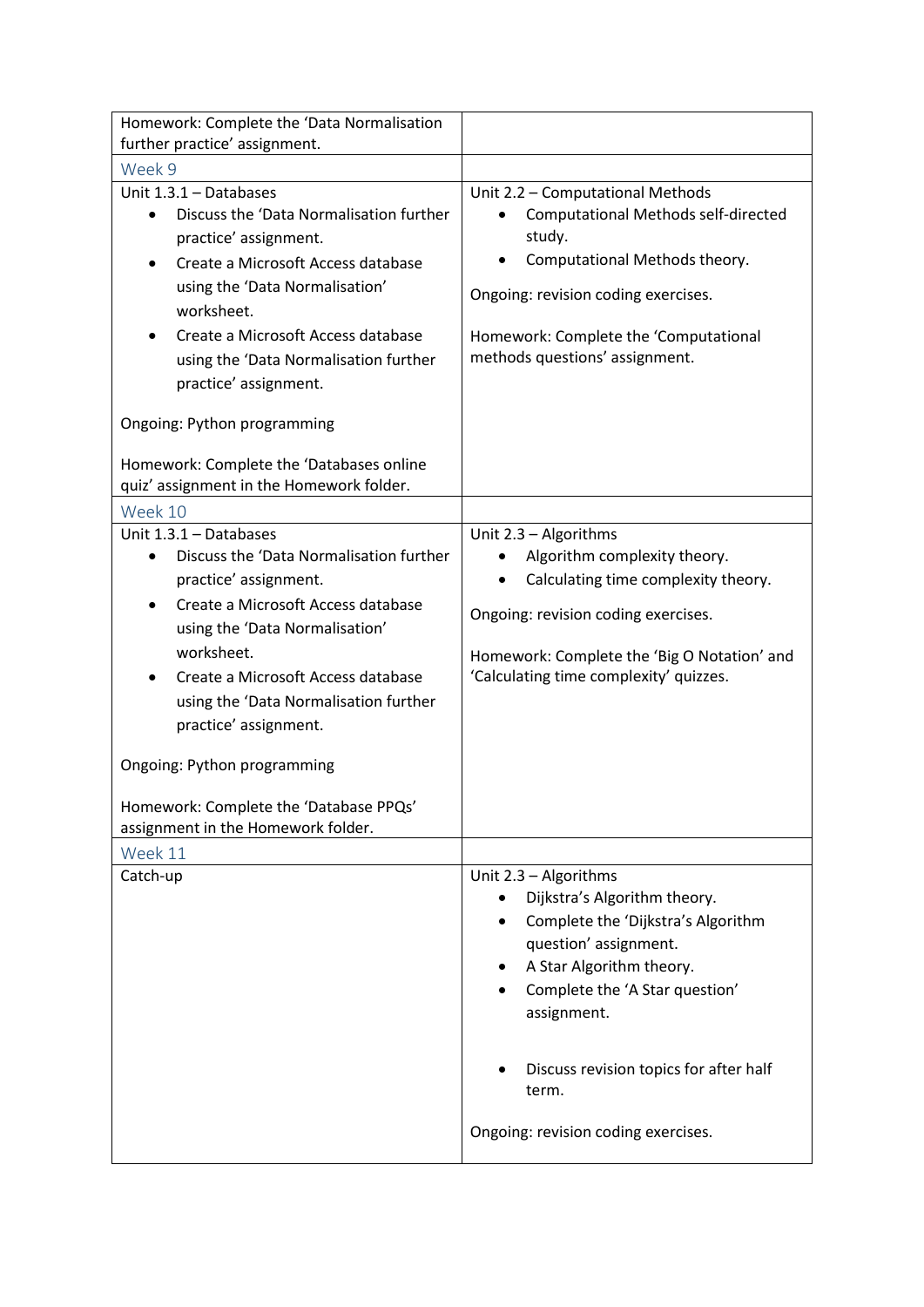| Homework: Complete the 'Dijkstra's Algorithm<br>homework' and 'A Star Algorithm homework'<br>assignments. |
|-----------------------------------------------------------------------------------------------------------|
|                                                                                                           |
|                                                                                                           |
|                                                                                                           |

|                                                       | <b>Summer Term</b>                         |
|-------------------------------------------------------|--------------------------------------------|
| Week 1                                                |                                            |
| Unit 1.3.1 - Databases                                | Student-led revision until exam.           |
| Discussion: Serial and Sequential files.<br>$\bullet$ |                                            |
| Experiment with the Binary Search tool.               | Ongoing: revision coding exercises.        |
| Discussion: Indexed Sequential files.                 | Homework: Student-led revision until exam. |
| Discussion: Hash Tables files.                        |                                            |
| Take the 'Files and File types' quiz.                 |                                            |
| <b>Ongoing: Visual Basic programming</b>              |                                            |
| Homework: Complete the 'File types'                   |                                            |
| assignment in the Homework folder.                    |                                            |
| Week 2                                                |                                            |
| Unit 1.3.1 - Databases                                | Student-led revision until exam.           |
| Discussion: 'File types' assignment in<br>٠           |                                            |
| the Homework folder.                                  | Ongoing: revision coding exercises.        |
| Discussion: Fixed and variable length<br>fields.      | Homework: Student-led revision until exam. |
| Discussion: Views, Transaction                        |                                            |
| Processing and Referential Integrity.                 |                                            |
| Discussion: Database Management                       |                                            |
| Systems.                                              |                                            |
| Take the 'Fields and Views questions'                 |                                            |
| quiz.                                                 |                                            |
| <b>Ongoing: Visual Basic programming</b>              |                                            |
| Homework: Take the 'Variable length fields            |                                            |
| practice' quiz. Complete section 1.3.3                |                                            |
| Networking Self-Directed Study.                       |                                            |
| Week 3                                                |                                            |
| Unit 1.3.3 - Networking                               | Student-led revision until exam.           |
| Discussion: Networking.<br>$\bullet$                  | Ongoing: revision coding exercises.        |
| Discussion: Client-Server and Peer-to-                |                                            |
| Peer Networking                                       | Homework: Student-led revision until exam. |
| Discussion: Network Layering.                         |                                            |
| Discussion: Data Transmission                         |                                            |
| Take the 'Networking test 2' quiz.                    |                                            |
| <b>Ongoing: Visual Basic programming</b>              |                                            |
| Homework: Take the 'Networking test' quiz.            |                                            |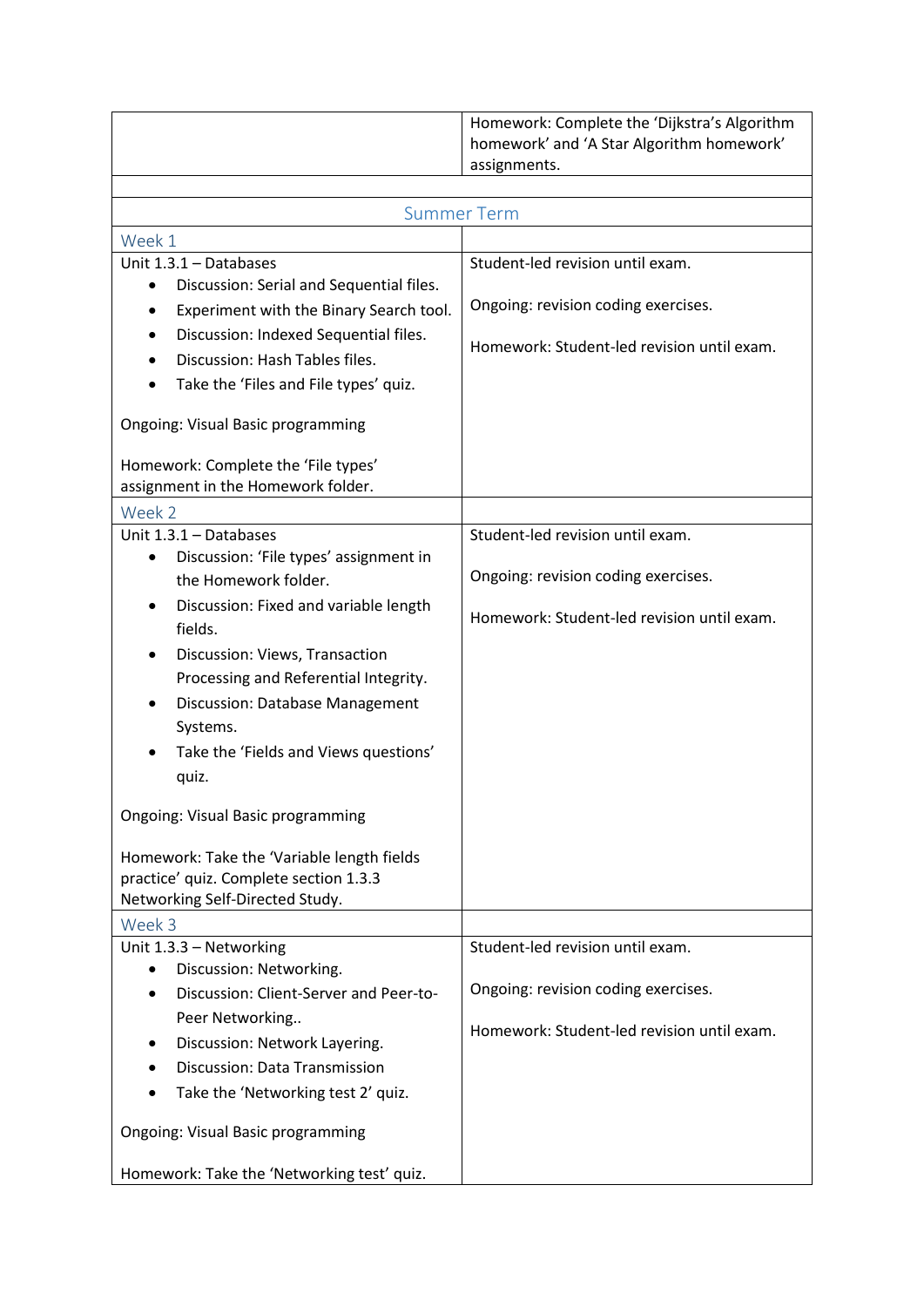| Week 4                                                 |                                            |
|--------------------------------------------------------|--------------------------------------------|
| Unit 1.5.1 - Computing related legislation             | Student-led revision until exam.           |
| Research: Computing related<br>$\bullet$               |                                            |
| legislation.                                           | Ongoing: revision coding exercises.        |
| Discussion: Data Protection Act.                       |                                            |
| Discussion: Copyright, Designs and                     | Homework: Student-led revision until exam. |
| Patents Act.                                           |                                            |
| Take the 'Copyright, Designs and                       |                                            |
| Patents Act' quiz.                                     |                                            |
| Discussion: Other Legislation.                         |                                            |
|                                                        |                                            |
| Ongoing: Visual Basic programming                      |                                            |
| Homework: Take the 'Data Protection Act' quiz.         |                                            |
| Week 5                                                 |                                            |
| Unit 1.5.1 - Computing related legislation             | Student-led revision until exam.           |
| Research: Devices and software to help                 | Ongoing: revision coding exercises.        |
| the disabled.                                          |                                            |
| Discussion: Devices to help the<br>disabled.           | Homework: Student-led revision until exam. |
| Discussion: Software to help the                       |                                            |
| disabled.                                              |                                            |
| Take the 'Devices and software to help                 |                                            |
| the disabled' quiz.                                    |                                            |
| Research: Moral and Ethical issues.                    |                                            |
|                                                        |                                            |
| <b>Ongoing: Visual Basic programming</b>               |                                            |
|                                                        |                                            |
| Homework: Take the 'Other Legislation' quiz.<br>Week 6 |                                            |
| Unit 1.5.1 - Computing related legislation             | Student-led revision until exam.           |
| Discussion: Moral and Ethical issues.                  |                                            |
|                                                        | Ongoing: revision coding exercises.        |
| Unit 2.1.1 - Computational Thinking:                   |                                            |
| Abstraction                                            | Homework: Student-led revision until exam. |
| Research: Abstraction.<br>$\bullet$                    |                                            |
| Discussion: Abstraction.                               |                                            |
| Take and discuss the Abstraction                       |                                            |
| assignment.                                            |                                            |
|                                                        |                                            |
| <b>Ongoing: Visual Basic programming</b>               |                                            |
| Homework: Take the 'Other Legislation' quiz.           |                                            |
| Week 7                                                 |                                            |
| Catch-up                                               | Student-led revision until exam.           |
|                                                        |                                            |
|                                                        | Ongoing: revision coding exercises.        |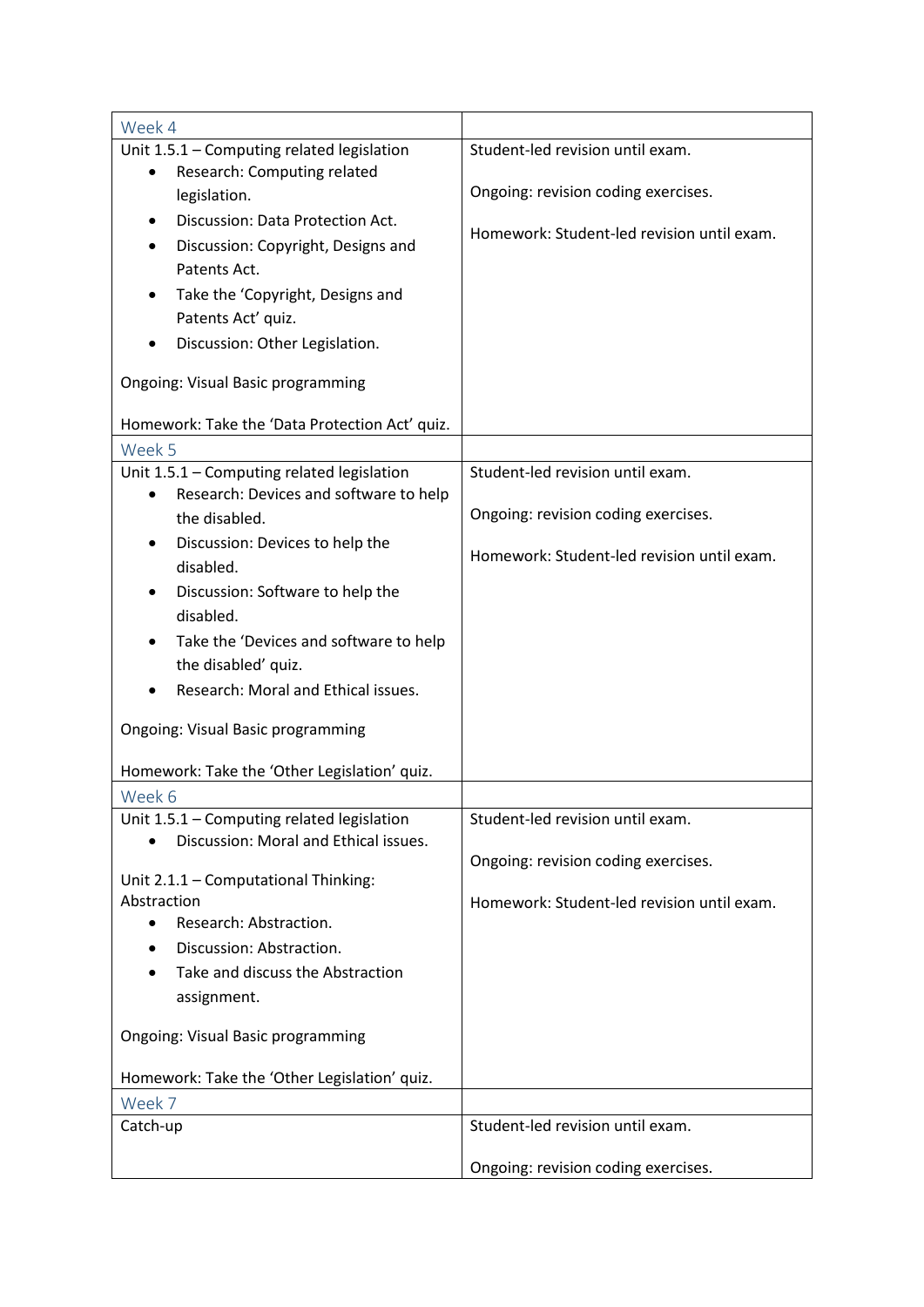|                                                                                                                                                                              | Homework: Student-led revision until exam. |
|------------------------------------------------------------------------------------------------------------------------------------------------------------------------------|--------------------------------------------|
|                                                                                                                                                                              | Half term                                  |
| Week 8                                                                                                                                                                       |                                            |
| Unit 2.1.2 - Computational Thinking: Thinking<br>Ahead                                                                                                                       | Study leave - end of course                |
| Discussion: Thinking Ahead.<br>٠                                                                                                                                             |                                            |
| Take and discuss the Thinking Ahead<br>$\bullet$<br>assignment.                                                                                                              |                                            |
| Unit 2.1.5 - Computational Thinking: Other<br>ways of thinking<br>Discussion: Other ways of thinking.<br>Take and discuss the 'Concurrent<br>Thinking Classwork' assignment. |                                            |
| Ongoing: Visual Basic programming                                                                                                                                            |                                            |
| Homework: Take the 'Concurrent Thinking<br>Homework' assignment.                                                                                                             |                                            |
| Week 9                                                                                                                                                                       |                                            |
| Unit 2.2.1 - Computational Thinking: Other<br>ways of thinking                                                                                                               |                                            |
| Self-directed study: Programming<br>٠                                                                                                                                        |                                            |
| techniques and software development                                                                                                                                          |                                            |
| Discussion: Programming techniques<br>$\bullet$                                                                                                                              |                                            |
| and software development.                                                                                                                                                    |                                            |
| Complete the 'Features of an IDE'                                                                                                                                            |                                            |
| Assignment.                                                                                                                                                                  |                                            |
| <b>Ongoing: Visual Basic programming</b>                                                                                                                                     |                                            |
| Homework: Take the 'Programming techniques'<br>quiz.                                                                                                                         |                                            |
| Week 10                                                                                                                                                                      |                                            |
| Unit 2.3.1 - Algorithms                                                                                                                                                      |                                            |
| Using the 'Computing Example                                                                                                                                                 |                                            |
| Applications' program, study the theory                                                                                                                                      |                                            |
| and the code of the Bubble Sort                                                                                                                                              |                                            |
| Run the Bubble Sort app and program                                                                                                                                          |                                            |
| at least three sorts.                                                                                                                                                        |                                            |
| Take the Bubble Sort quiz.                                                                                                                                                   |                                            |
| Ongoing: Visual Basic programming                                                                                                                                            |                                            |
| Homework: Take the 'Programming techniques'<br>quiz.                                                                                                                         |                                            |